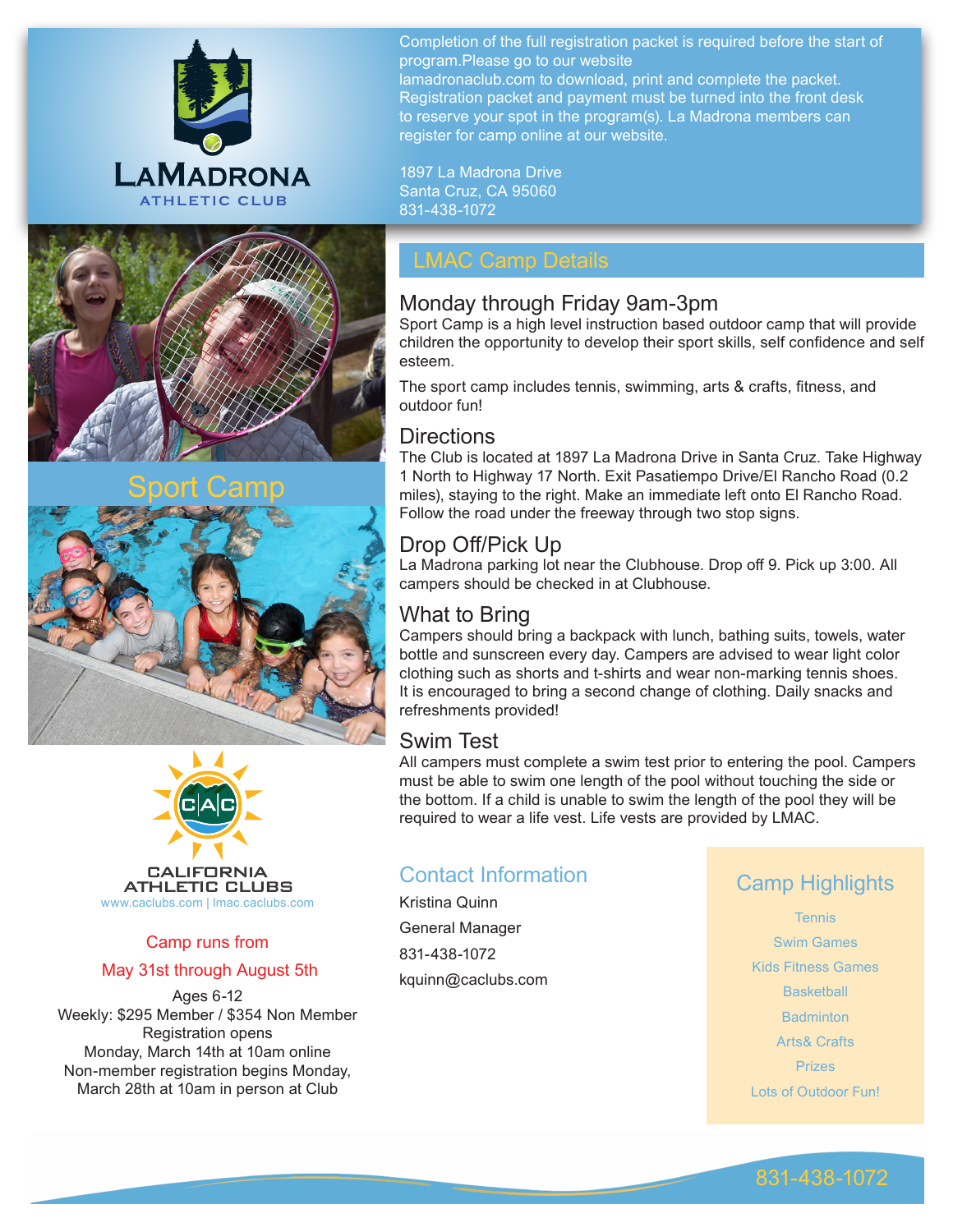

**2022 SUMMER SPORT CAMP REGISTRATION FORM**

*Please complete ONE application per child. Complete entire packet for valid registration.*

| Participant Name:              |                                 |         |                                                    |  |
|--------------------------------|---------------------------------|---------|----------------------------------------------------|--|
|                                | (Last)                          | (First) | Non-member (please check):                         |  |
|                                |                                 |         | Gender (circle): MF                                |  |
|                                |                                 |         | Parent's Name: Phone (H): Phone (W): Phone (Cell): |  |
|                                |                                 |         |                                                    |  |
|                                |                                 |         |                                                    |  |
|                                |                                 |         |                                                    |  |
| In case of emergency, contact: |                                 |         |                                                    |  |
| Name:                          |                                 |         | Phone:                                             |  |
|                                | Doctor: Insurance Co. Policy #: |         |                                                    |  |
| Any special concerns:          |                                 |         |                                                    |  |

## **Sport Camp runs each day from 9am-3pm**

|                         | <b>Dates</b>        |                   | Cost   |                               |
|-------------------------|---------------------|-------------------|--------|-------------------------------|
|                         |                     | <b>Circle</b>     |        |                               |
|                         |                     | <b>Selections</b> |        |                               |
| Week 1 (Tues-Fri) $*$   | May $31$ - June $3$ | <b>Full Week</b>  | $\ast$ | \$236 (\$284) Prorated Rate * |
| Week 2                  | June $6-10$         | <b>Full Week</b>  |        |                               |
| Week 3                  | June 13-17          | <b>Full Week</b>  |        |                               |
| Week 4                  | June 20 - 24        | <b>Full Week</b>  |        |                               |
| Week 5                  | June $27$ -July 1   | <b>Full Week</b>  |        |                               |
| Week $6$ (Tues-Fri) $*$ | July $3-8$          | <b>Full Week</b>  | $\ast$ | \$236 (\$284) Prorated Rate * |
| Week 7                  | July 11-15          | <b>Full Week</b>  |        |                               |
| Week 8                  | July 18-22          | <b>Full Week</b>  |        |                               |
| Week 9                  | July 25-29          | <b>Full Week</b>  |        |                               |
| Week 10                 | Aug $1-5$           | <b>Full Week</b>  |        |                               |
|                         |                     |                   |        |                               |
|                         |                     | TOTAL:            |        |                               |

L

Non-member prices are listed in parenthesis

### **Fees Payment must be made in full to reserve spot in**<br>\$295 (\$354) Per Week **payment must be made in full to reserve spot in**<br>**Cancelations must be given one week in** camp. Cancelations must be given one week in  **advance for refund.**

| Initials<br>Pd by<br>Date |
|---------------------------|
|---------------------------|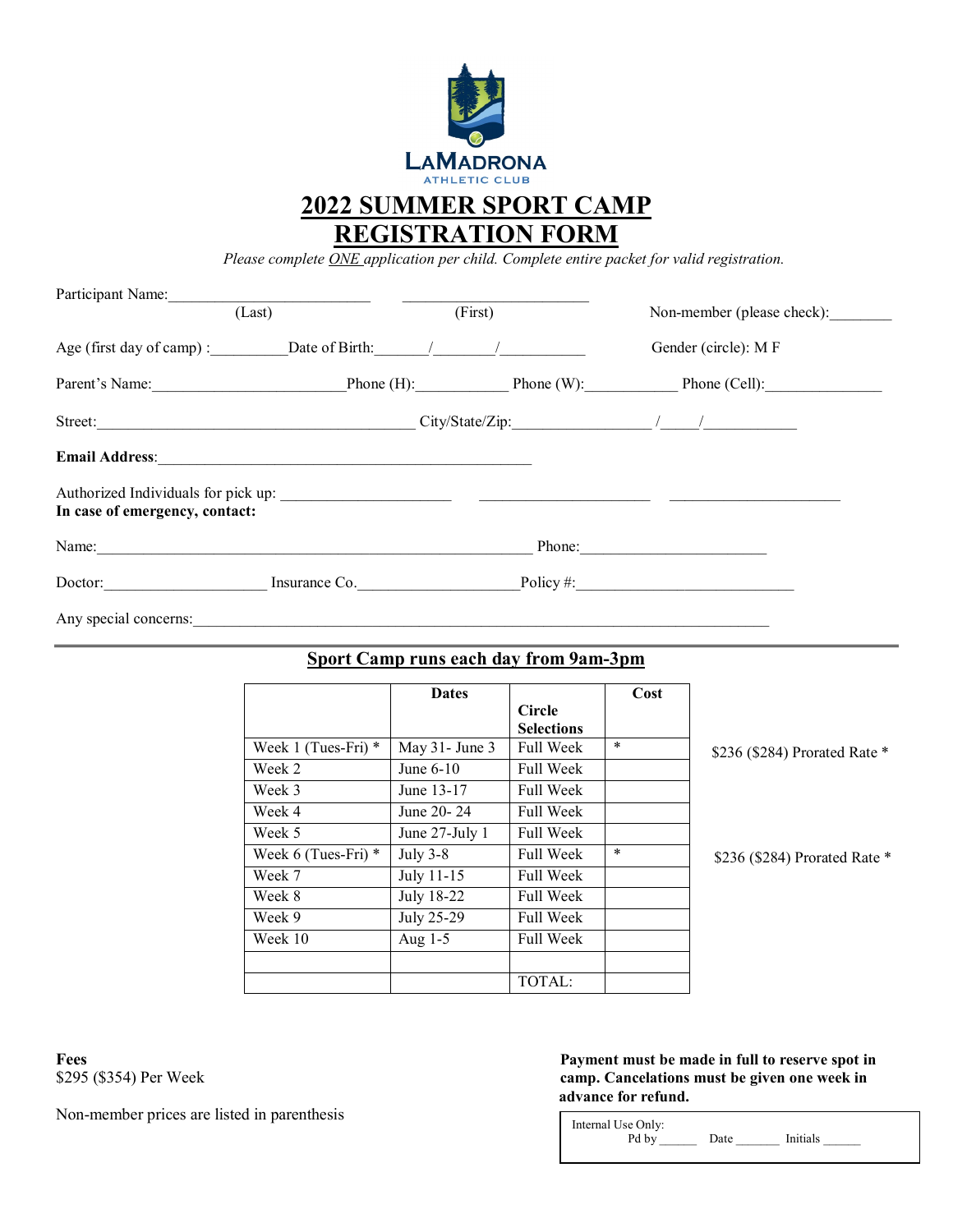### **Express Assumption of Risk Agreement and Release of Liability and Indemnity Agreement**

I, the undersigned Parent(s), Legal Guardian(s), or Participant, on my own behalf, and behalf of all others who are listed as Participants under this Agreement, including my unborn and/or minor children, and my and their personal representatives, assigns, successors, heirs, and next of kin, (hereinafter collectively referred to as the "Participants"), acknowledge and agree that the use of the facilities, services, equipment or premises of La Madrona Athletic Club (the "Club") by any of the Participants involves potential and/or inherent dangers, hazards and risks of injury to persons and property, and the Participants assume full responsibility for such risks for myself/themselves. The Participants agree and acknowledge that I/they have entered into the Agreement for use for use of the Club's facilities, services, equipment, or premises primarily for recreational purposes and not to use any specific piece of equipment or training or exercise methodology. In consideration of being permitted to enter the Club's facilities for any purpose, including, but not limited to, observation, use of facilities, services, or equipment, or participation in any way, the Participants agree to the following: the Participants are authorized to, and do hereby release, defend, and hold the Club, its and their shareholders, directors, officers, parents, subsidiaries, employees, volunteers, members, managers, independent contractors, and agents harmless from all liability to all the Participants, and any of my/their personal representatives, assigns, heirs and next of kin for any loss or damage sustained by any of the Participants. The Participants hereby waive, release and forever discharge any and all claims or demands therefore based on, or on account of, any injury or death to any of the Participants and property loss or damages sustained by any of the Participants, whether or not foreseeable, caused by the active or passive negligence of the Club or otherwise, while any of the Participants is in, upon, or about the Club's premises, or while using the Club's facilities, services, or equipment or while participating in any Club activity at any location.

This Express Assumption of Risk Agreement and Release of Liability and Indemnity Agreement (the "Release"), includes, but is not limited to, claims based on the following: the Club's improper maintenance of its equipment (mechanical or otherwise), grounds or facilities, negligent instruction or supervision, including personal training, or inadequate security or staffing, the Participants' use of the Club's facilities, services, or equipment, and/or slipping or tripping anywhere in or about the Club or any location in which the Club operates, including, but not limited to public facilities. Such facilities include, but are not limited to: exercise equipment, exercise rooms, weight rooms, locker rooms, sidewalks, parking lots, stairs, pool, whirlpool, spa, sauna, steam room, tennis/racquet/squash courts, or lobby area or parking lot. Such risk of injury includes, but is not limited to injuries arising from the participation by any of the Participants, or others in supervised or unsupervised activities at the Club, injuries and medical disorders, including, but not limited to death, heart attacks, strokes, heat stress, sprains, broken bones, injured muscles and ligaments, and mental anguish, among others, arising from exercising, any recreational use of any of the Club's facilities, or otherwise, or while participating in any of Club's programs, classes, or activities, and accidental physical and mental injuries occurring anywhere in or about the Club, including its dressing rooms, showers and other facilities.

The Participants also agree to indemnify and hold the Club, its agents, officials, shareholders, directors, officers, parents, subsidiaries, employees, volunteers, members, managers, independent contractors, and agents harmless from any loss, liability, damage or cost that the Club may incur due to the presence of any of the Participants in, upon, or about the Club's premises or in any way observing or using any of the Club's facilities, services or equipment, whether or not foreseeable, caused by a Guest's negligence or otherwise. The Participants further expressly agree that the Release is intended to be as broad and as inclusive as permitted by the law of the state of California, and that if any portion of the foregoing Release is held invalid by a court of law, then that portion shall be deemed stricken and it is agreed that the remainder of the Release shall continue in full force and effect without the invalid portion. The undersigned Agrees that this Agreement shall be construed in accordance with the Laws of the State of California, without giving effect to the conflict of law provisions thereof, and that the State of California, County of Los Angeles.

On behalf of the Participants, I acknowledge that I have carefully read this Release and fully understand that it is a release of liability, and express assumption of risk and indemnity agreement. I am aware and agree that by executing this Release, I, and all of the Participants are giving up any rights I or any and all of the Participants may have to bring a legal action or assert a claim against the Club for injuries or losses that Participants may incur, including, but not limited to active or passive negligence, or for any defective product on its premises. I also agree that this represents the entire agreement and that there are no other oral or written promises or representations which in any modify the terms herein. Any modification to this agreement must be made in writing and be signed by both parties.

I represent that I have the actual authority to, and do hereby enter into this Release on my behalf and as an authorized agent, or parent or legal guardian for all of the Participants. I have read and voluntarily signed this Release and I further agree that no oral representations, statements or inducement apart from the foregoing Release have been made to me.

| Participant Name:                     | D.O.B |  |                                          |  |
|---------------------------------------|-------|--|------------------------------------------|--|
|                                       |       |  |                                          |  |
| Signature of Parent or Legal Guardian | Date  |  | Printed Name of Parent or Legal Guardian |  |